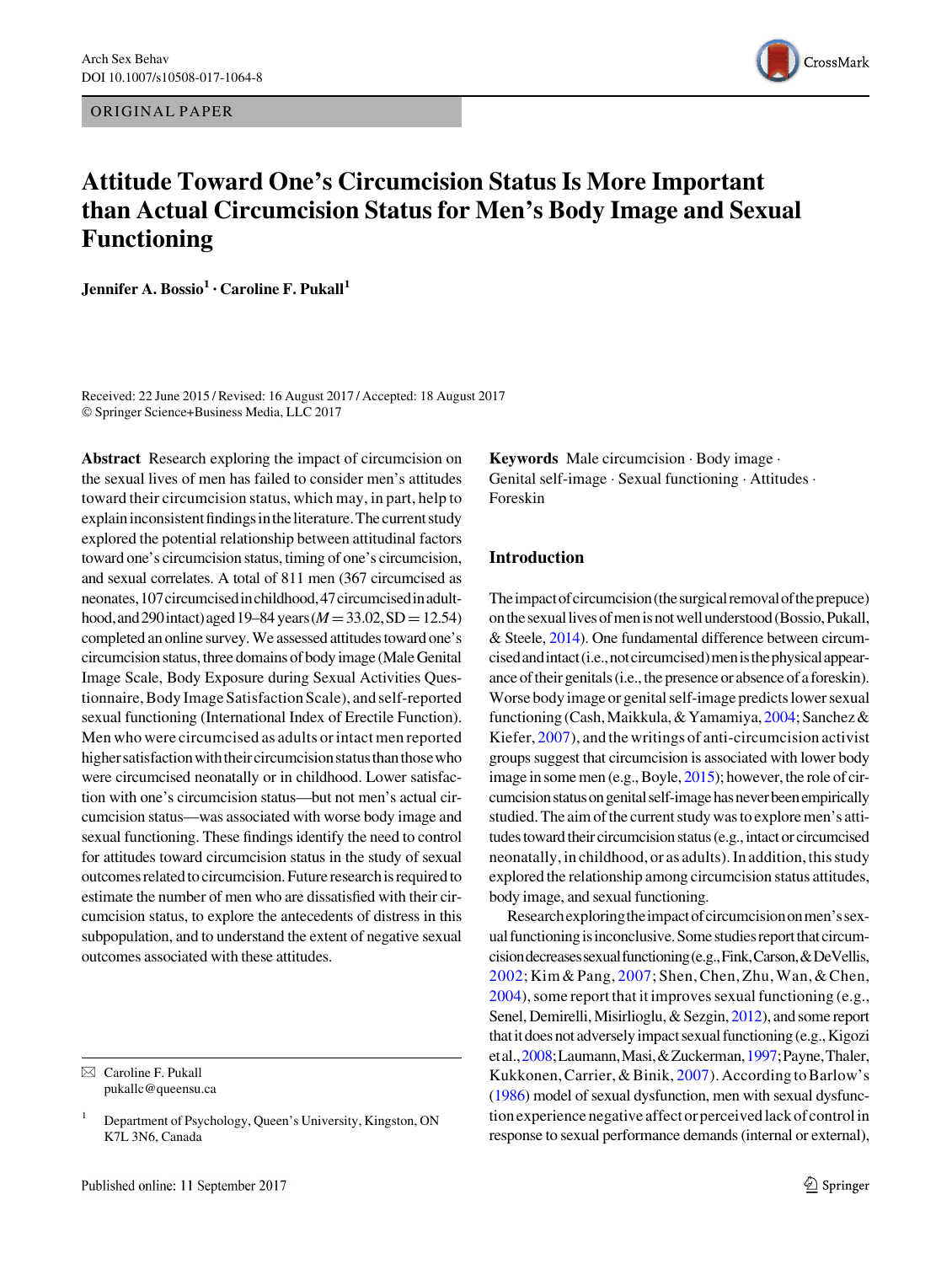which in turn diverts attentional focus away from erotic stimulito consequences of poor sexual''performance.''Thoughts of experiencing sexual dysfunction accompanied by increased autonomic nervoussystemarousalcreateanegativefeedbackloop,whichis detrimental to a sexual response. Thus, harboring negative attitudes toward one's body image (or, more specifically, one's circumcisionstatus),orexpectingone'scircumcisionstatustonegatively impact one's sexual functioning may be sufficiently distracting as to inhibit sexual response in these men. Mixed findings in the circumcision literature may therefore be explained to some extent by the inclusion of men who are highly distressed by their circumcision status—especially in the case of men who did not explicitly consent to being circumcised, such as those who were circumcised neonatally or in childhood. Conversely, Barlow's model may also explain studies that report improved sexual functioning in men who elect to undergo circumcision in adult-hood (e.g., Senel et al., [2012;](#page-9-0) Zhang, Yu, Bai, & Wang, [2012](#page-10-0)). In these instances, anticipation of better sexual functioning post-circumcision could reduce negative expectations, lead to increased attentional focus on erotic cues, and in turn result in improved self-reported sexual and attitudinal outcomes after circumcision.

Of the studies suggesting that circumcision status is associatedwithsexualfunctioning,thereisarelianceonself-report measures, such as the International Index of Erectile Function (IIEF; Masood et al., [2005\)](#page-10-0) or intravaginal ejaculatory latency times (IELTs; Senol, Sen, Karademir, Sen, & Saraçogl, [2008](#page-10-0)). These studies frequently have a pre-/post-study design, which further introduces the possibility for participant bias (as improvements to self-reported measures would be expected in the case of men who elect to undergo circumcision). In contrast, studies that rely on objective measures of penile sensitivity, such as quanti-tative sensory testing (Bossio, Pukall, & Steele, [2016;](#page-9-0) Payne et al., [2007](#page-10-0); Sorrells et al., [2007\)](#page-10-0) and sexual psychophysiology (Payne et al., [2007](#page-10-0)), have failed to produce convincing evidence that circumcision decreases penile sensitivity. Thus, if decreased penile sensitivity does not appear to account for differences in sexual func-tioning across circumcision status (Cold & Taylor, [1999](#page-9-0); Taylor, Lockwood, & Taylor, [1996\)](#page-10-0), perhaps psychological variables may better explain this relationship. That is, if distracting, negative attitudes toward one's circumcision status play a role in sexual functioning, then Barlow's model of sexual dysfunction would support the notion that self-reported measures of sexual functioning may be particularly problematic for circumcision research,astheymaybemoresusceptibletotheinfluenceofthese cognitions.

Thoughts about one's body, including thoughts specific to one's own genitals, have been linked to men's sexual functioning. Body image refers to a multidimensional construct consisting of perceptions, thoughts, and behaviors, stemming from one's evaluation of their physical appearance (Cash et al., [2004](#page-9-0); Gillen, Lefkowitz, & Shearer, [2006;](#page-9-0) Pruzinsky & Cash, [2002\)](#page-10-0). Better body image predicts greater sexual functioning and satisfaction (Breuer, [2013](#page-9-0)), and—conversely—poor body image is associ-

ated with decreased sexual functioning, such as higher rates of premature ejaculation and erectile difficulties in men (Breuer, [2013](#page-9-0);Cashetal.,[2004](#page-9-0);Laumann,Paik,&Rosen,[1999](#page-9-0);Sanchez & Kiefer, [2007](#page-10-0)). The role of body image in men's sexual lives also extends to their penis, specifically. For example, dissatisfaction with one's penis correlates with lower sexual self-esteem and more sexual anxiety (Algars, Santtila, Jern, Johansson, & Westerlund, [2011](#page-9-0); Morrison, Bearden, Ellis, & Harriman, [2005\)](#page-10-0). Men who are happier with the appearance or size of their penis report more positive body image overall, better appraisal of their sexual abilities (Winter, [1989](#page-10-0)), better sexual functioning, and higher frequency of sexual behaviors (Algars et al., [2011](#page-9-0); Reinholtz & Muehlenhard, [1995\)](#page-10-0).

Genital body image research has typically focused on the appearance of the penis or penis length. Little research has empirically explored the potential role of circumcision status in a man's appraisal of his body image, particularly as body image relates to sexual functioning. To date, there is only a single empirical study that documents men's attitudes toward their circumcisionstatus(Gaitheretal.,[2017](#page-9-0)).Additionally,thetimingofcircumcision may be important in how circumcision status impacts aman'sbodyimage,suchthatmencircumcisedasneonates—as is typicalin North America—may have a different perception of their circumcision status as compared to individuals who were circumcised in childhood or even in adulthood. It has been suggested that the element of choice is paramount in how men feel about their circumcision status (Earp, [2015\)](#page-9-0), such that men who choose to undergo circumcision as an adult may be more satisfied, whereas being neonatally circumcised may be associated with feelings of resentment or upset (in some men) due, for example, to lack of choice or consent. In line with Barlow's [\(1986\)](#page-9-0) model, distress over one's circumcision status may be sufficiently distracting as to interrupt a sexual response.

Presently, there is a need to explore men's attitudes toward their circumcision status and how these attitudes might impact men's body image and sexual functioning. Current research suggests that circumcision status may be related to sexual functioning, but the nature of this relationship is unclear. Specifically, more research is needed to conclusively determine whether circumcision status is an important variable in men's sexual lives because of physiological differences between circumcised and intact penises (e.g., penile sensitivity), because these groups differ psychologically (e.g., distress sufficient to interfere with sexual response), or perhaps an interaction of the physiological and psychological variables. The current study aimed to investigate the relationships among men's attitudes toward their circumcision status, when they were circumcised, and the impact of both factors on two aspects of men's sexual lives: body image and sexual functioning. This study set out to explore the following novel empirical questions: (1) How do men who completed the current online study perceive their circumcision status? (2) Does perceivedbody imagedifferbasedonmen'scircumcisionstatus and/or satisfaction with their circumcision status? (3) Does self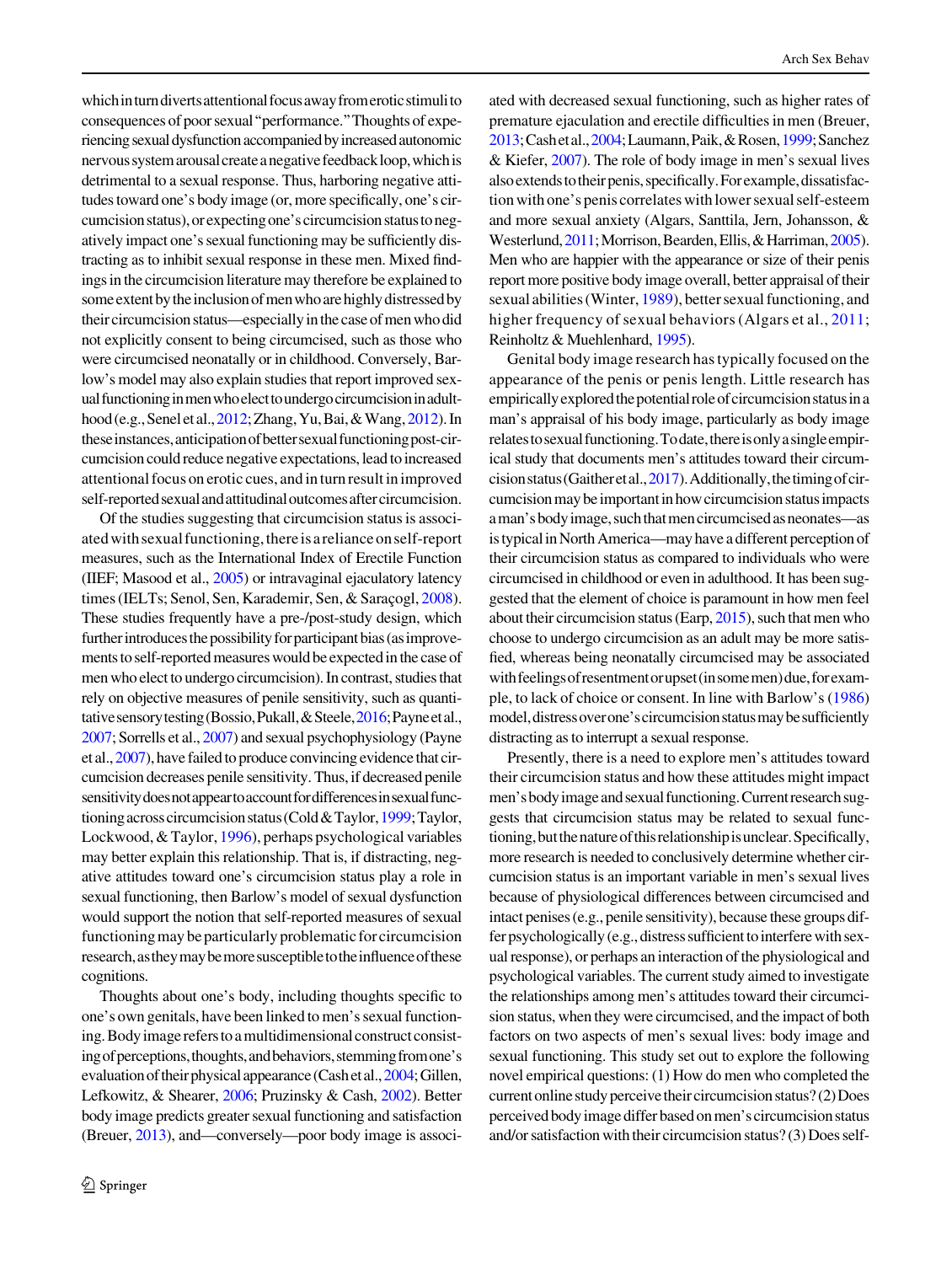reported sexual functioning differ based on men's circumcision status and/or satisfaction with their circumcision status? All three questions were explored within the context of timing of circumcision (as a neonate, in childhood, in adulthood, or never [intact men]). Because of the exploratory nature of these analyses, no predictions were made.

# Method

## **Participants**

A total of 811 men completed the online survey (367 circumcised as neonates, 107 circumcised in childhood, 47 circumcisedinadulthood,and290intact).Eligibleparticipantsmetthe following criteria: (1) over the age of 18 years; (2) able to read and write English fluently; and (3) cisgendered men (i.e., biologically born males who identify as male/men). Participants were recruited through print advertisements placed within the Queen's University campus and the surrounding community of Kingston, Ontario, Canada. Online advertisements were also posted on social media Web sites (e.g., Facebook, Twitter), as well as relevant online communities (e.g., Reddit, men's health websites, electronic classified sites). Advertisements invited men to participate in research about male sexuality by completing''an online questionnaire asking about circumcision status, male sexuality, body image, and relationship functioning." Informed consent was obtained from all individual participants included in the study.

The sample ranged in age from 19 to 84 years ( $M = 33.02$ ,  $SD = 12.54$ ). The largest proportion of participants was from the USA ( $n = 360, 44.4\%$ ), Canada ( $n = 232, 27.5\%$ ), or Europe  $(n=137, 16.9\%)$ , but participants from other geographic locations were also represented (e.g., Australia, Africa, South Africa, Asia, Middle East). In terms of religious cultures that typically circumcise their male-born infants, only a small percentage of the current sample reported being brought up in a Jewish ( $n=23$ , 2.8%) or Muslim ( $n = 5, 0.6\%$ ) household. See Table [1](#page-3-0) for sociodemographic information.

Less than half of the sample reported that they were single and not dating ( $n=335,41.3\%$ ), while the rest reported that they were in a relationship (see Table [1\)](#page-3-0). The Kinsey Sexual Fantasy Scale indicated that the sample was diverse with respect to sexual orientation, with 419 (51.7%) men reporting exclusive sexual attraction to women, 135 (16.6%) reporting exclusive sexual attractiontomen,andmanymen(257;31.6%)fallingatdifferent points within the continuum.

#### **Measures**

Study procedures were approved by Queen's University General Research Ethics Board (GREB). Interested participants visited the online survey page, which was hosted through the Checkbox website (Checkbox Survey Inc., Watertown, MA) and stored on a secure, private server located on the University campus. The survey took approximately 45–60 min to complete. After completion, participants were eligible to enter their email address in a monthly prize draw for \$75 CAD, which lasted over the duration of data collection (13 months).

# Demographics

Participants provided information about their age, ethnicity, level of education achieved, occupational status (i.e., employed, unemployed, student), and annual income. Participants were also asked to identify their religious affiliation while growing up, as well as their current religious affiliation. We asked about Jewish and Muslim religious affiliation specifically, as circumcision is a common practice associated with these religions. Participants indicated their relationship status and the nature of the relationship, including length of current relationship (if applicable), and their current partner's gender. Sexual orientation was assessed using the Kinsey Sexual Fantasy Scale (Kinsey, Pomeroy, & Martin, [1948](#page-9-0)).

# Circumcision Status

Participants indicated their circumcision status and the age at whichtheywerecircumcised(ifapplicable).Menweregrouped in four categories: (1) those who had been circumcised as neonates (defined as up to 3 months after birth—as is typical in North American cultures; Blank et al., [2012](#page-9-0)); (2) those circumcised in childhood (3 months–17 years); (3) those circumcised in adulthood (18 years or older); and (4) those who had never been circumcised (intact men). Thirty-four participants were excluded who indicated that they did not know when they were circumcised.

## Circumcision Status Attitudes

Five questions were developed for the purpose of this study to assessmen'sattitudestowardtheircircumcisionstatus.Thequestions were designed for the purpose of gaining a better understanding of men's face-valid attitudes about their circumcision status. Participants answered questions indicating their satisfaction with their own circumcision status, including:''How happy are you with your circumcision status?" (Happy), "How much is it apositive issue in your everyday life?" (Positive), "How much is it anegative issue in your everyday life?" (*Negative*), "How much is your circumcision status a significant part of who you are?" (Significant), and''How often do you think about your circumcision status?" (Often). Questions were answered on an 11-point Likert-type scale, from 0 (totally disagree/not at all) to 10 (totally agree/verymuch). Reliability analysis for the current sample produced a Cronbach's alpha value of  $\alpha = 0.82$ .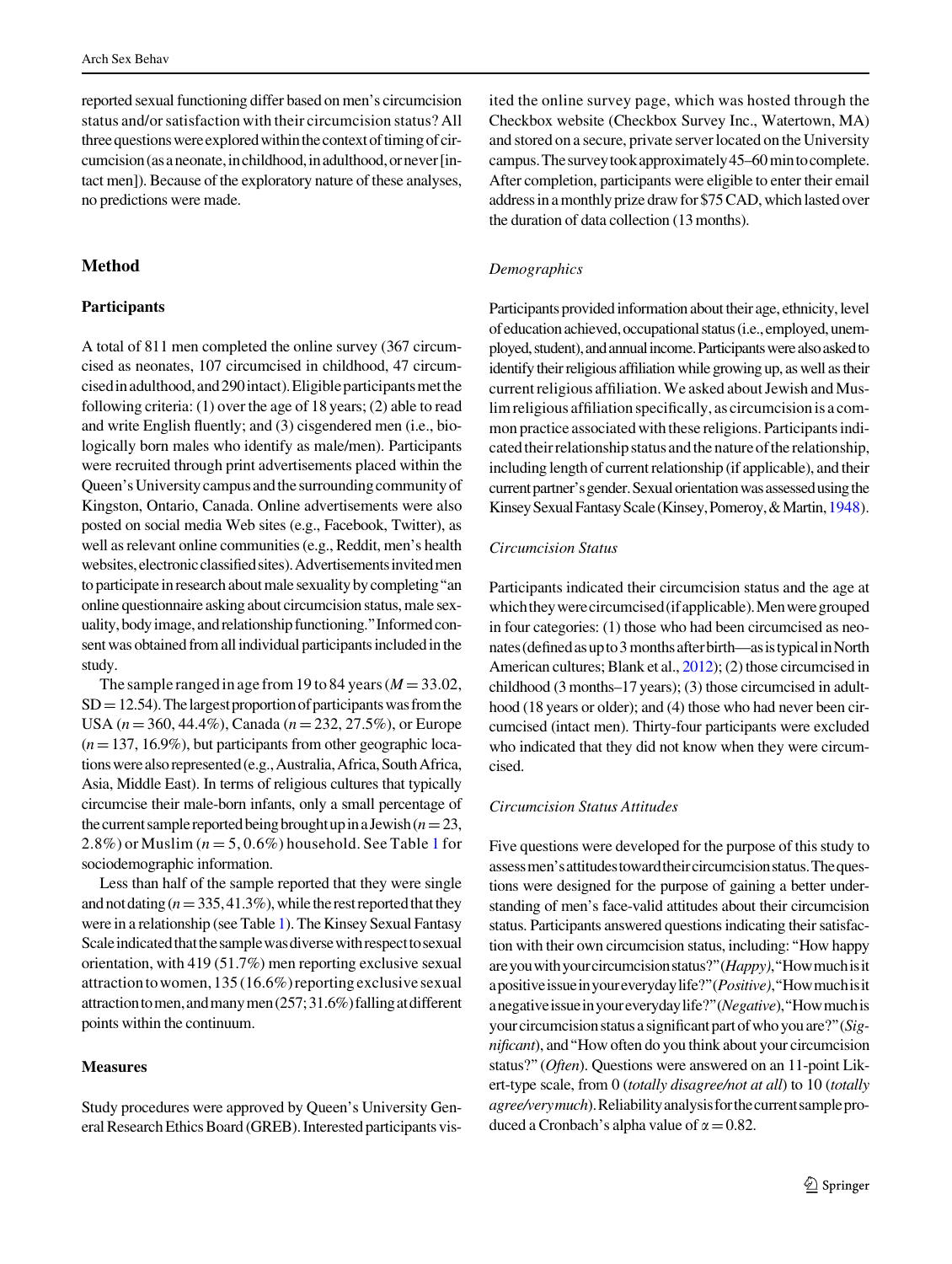#### <span id="page-3-0"></span>Table 1 Participant demographic information

| Characteristic                            | Neonatally<br>circumcised ( $n = 367$ ) | Circumcised<br>as child ( $n = 107$ ) | Circumcised as<br>adult $(n=47)$ | Intact<br>$(n=290)$ | Test statistic       | $p$ value |
|-------------------------------------------|-----------------------------------------|---------------------------------------|----------------------------------|---------------------|----------------------|-----------|
| Age (in years) $(M, SD)$                  | $32.9(12.3)^{a}$                        | $34.2(13.7)^a$                        | 44.6 $(15.1)^{b}$                | $30.87(10.9)^a$     | $F(3, 807) = 17.35$  | $< 0.01*$ |
| Birthplace $(n, \%)$                      |                                         |                                       |                                  |                     | $\chi^2(9) = 236.61$ | $< 0.01*$ |
| Canada                                    | $83(22.6)^{x}$                          | $18(16.8)^{x}$                        | $1(2.1)^{a}$                     | 121 $(41.7)^{b}$    |                      |           |
| Europe                                    | $12 (3.3)^a$                            | $37(34.6)^b$                          | $23(48.9)^{\circ}$               | $65(22.4)^d$        |                      |           |
| <b>United States</b>                      | 245 $(66.8)^a$                          | $31(29.0)^{b}$                        | $9(19.1)^{c}$                    | $75(25.9)^d$        |                      |           |
| Other                                     | $27 (7.4)^{x}$                          | $21(19.6)^{a}$                        | $14(29.8)^{x}$                   | $29(10.0)^{b}$      |                      |           |
| Education $(n, \%)$                       |                                         |                                       |                                  |                     | $\chi^2(6) = 16.89$  | .01       |
| High school/vocational training           | 81 $(22.1)^{x}$                         | $28(26.2)^{x}$                        | $8(17.0)^{x}$                    | 55 $(19.0)^{x}$     |                      |           |
| College/university                        | $207(56.4)^{x}$                         | 53 $(49.5)^{x}$                       | $17(36.2)^{x}$                   | $163 (56.2)^{x}$    |                      |           |
| Graduate/professional                     | 79 $(21.5)^{x}$                         | $24(22.4)^{x}$                        | $22(46.8)^a$                     | 69 $(23.8)^{x}$     |                      |           |
| Occupation $(n, \%)$                      |                                         |                                       |                                  |                     | $\chi^2(6) = 22.41$  | $.001*$   |
| Employed/retired                          | $228(62.1)^{x}$                         | $64(61.0)^{x}$                        | 43 $(91.5)^{a}$                  | $160(55.2)^{x}$     |                      |           |
| Student                                   | $109(29.7)^{x}$                         | 33 $(31.4)^{x}$                       | $3(6.4)^a$                       | $102(35.2)^{b}$     |                      |           |
| Unemployed                                | $27(7.4)^{x}$                           | $8(7.6)^{x}$                          | $1(2.1)^{x}$                     | $26(9.0)^{x}$       |                      |           |
| Income $(n, \%)$                          |                                         |                                       |                                  |                     | $\chi^2(15) = 44.92$ | $< 001*$  |
| $$0-19,999$                               | $135(36.8)^{x}$                         | $40(37.4)^{x}$                        | $5(10.6)^a$                      | $105 (36.2)^{x}$    |                      |           |
| \$20,000-39,999                           | $80(21.8)^{x}$                          | $19(17.8)^{x}$                        | $3(6.4)^{x}$                     | $64 (22.1)^{x}$     |                      |           |
| \$40,000-59,999                           | 51 $(13.9)^{x}$                         | $14(13.1)^{x}$                        | $8(17.0)^{x}$                    | 44 $(15.2)^{x}$     |                      |           |
| \$60,000-79,999                           | 35 $(9.5)^{x}$                          | $10(9.3)^{x}$                         | $10(21.3)^{x}$                   | $21 (7.2)^{x}$      |                      |           |
| \$80,000-99,999                           | $20(5.4)^{x}$                           | $6(5.6)^{x}$                          | $6(12.8)^{x}$                    | $15(5.2)^{x}$       |                      |           |
| $$100,000+$                               | $22(6.0)^{x}$                           | $7(6.5)^{x}$                          | 11 $(23.4)^a$                    | $21 (7.2)^{x}$      |                      |           |
| Religious affiliation (growing up)        |                                         |                                       |                                  |                     | $\chi^2(12) = 50.34$ | $< 0.01*$ |
| None/NA                                   | $66(18.0)^{x}$                          | $25(23.4)^{x}$                        | $8(17.0)^{x}$                    | $87(30.0)^{a}$      |                      |           |
| Catholic/Christian/Protestant             | 241 $(65.7)^{x}$                        | 69 $(64.5)^{x}$                       | $37(78.7)^{x}$                   | $169(58.3)^{x}$     |                      |           |
| Jewish                                    | $21 (5.7)^a$                            | $1(0.9)^{x}$                          | $0(0.0)^{x}$                     | $1(0.3)^{b}$        |                      |           |
| Muslim                                    | $1(0.3)^{a}$                            | $3(2.8)^{x}$                          | $1(2.1)^{x}$                     | $0(0.0)^{b}$        |                      |           |
| Other                                     | 38 $(10.4)^{x}$                         | $9(8.4)^{x}$                          | $1(2.1)^{x}$                     | 33 $(11.4)^{x}$     |                      |           |
| Religious affiliation (current)           |                                         |                                       |                                  |                     | $\chi^2(12) = 29.38$ | .003      |
| None/NA                                   | 198 $(54.0)^{x}$                        | $67(62.6)^{x}$                        | $25(53.2)^{x}$                   | $168(57.9)^{x}$     |                      |           |
| Catholic/Christian/Protestant             | $80(21.8)^{x}$                          | $15(14.0)^{x}$                        | $17(36.2)^{x}$                   | 48 $(16.6)^{x}$     |                      |           |
| Jewish                                    | $4(1.1)^{x}$                            | $1(0.9)^{x}$                          | $1(2.1)^{x}$                     | $2(0.7)^{x}$        |                      |           |
| Muslim                                    | $0(0.0)^{x}$                            | $1(0.9)^{x}$                          | $1(2.1)^{x}$                     | $0(0.0)^{x}$        |                      |           |
| Other                                     | $85 (23.2)^{x}$                         | $23(21.5)^{x}$                        | $3(6.4)^{x}$                     | 72 $(24.8)^{x}$     |                      |           |
| Relationship status                       |                                         |                                       |                                  |                     | $\chi^2(12) = 15.08$ | .24       |
| Single, not dating                        | 161 $(43.9)^{x}$                        | 44 $(41.1)^{x}$                       | $13(27.7)^{x}$                   | $117(40.3)^{x}$     |                      |           |
| Dating                                    | 97 $(26.4)^{x}$                         | $30(28.0)^{x}$                        | $16(34.0)^{x}$                   | $95 (32.8)^{x}$     |                      |           |
| Married/common-law                        | $96(26.2)^{x}$                          | $27(25.2)^{x}$                        | $17(36.2)^{x}$                   | 75 $(25.9)^{x}$     |                      |           |
| Divorced/separated                        | $7(1.9)^{x}$                            | $3(2.8)^{x}$                          | $0(0.0)^{x}$                     | $2(0.7)^{x}$        |                      |           |
| Other                                     | $6(1.6)^{x}$                            | $3(2.8)^{x}$                          | $1(2.1)^{x}$                     | $1(0.3)^{x}$        |                      |           |
| Length of relationship (months) $(M, SD)$ | $81.6(102.8)^{a}$                       | 162.7 $(177.9)^{b}$                   | $163.6(165.8)^{b}$               | 73.0 $(86.4)^a$     | $F(3, 254) = 8.16$   | $< 0.01*$ |
| Nature of relationship $(n, \%)$          |                                         |                                       |                                  |                     | $\chi^2(3) = 4.47$   | .22       |
| Partner is a woman                        | $144 (39.2)^{x}$                        | 42 $(39.3)^{x}$                       | $20(42.5)^{x}$                   | 131 $(45.2)^{x}$    |                      |           |
| Partner is a man                          | $30(8.2)^{x}$                           | $10(9.3)^{x}$                         | $9(19.1)^{x}$                    | $23(7.9)^{x}$       |                      |           |

Results of post hoc tests across circumcision status are marked with superscripts; different superscripts indicate significant difference between the four groups (i.e.,neonatallycircumcised,circumcisedinchildhood,circumcisedinadulthood,intact).Inchisquareanalyses,asubscriptof x indicatesfailuretorejectthenull hypothesis. Asterisks indicate significant omnibus tests. Bonferroni corrections were used for all omnibus and post hoc tests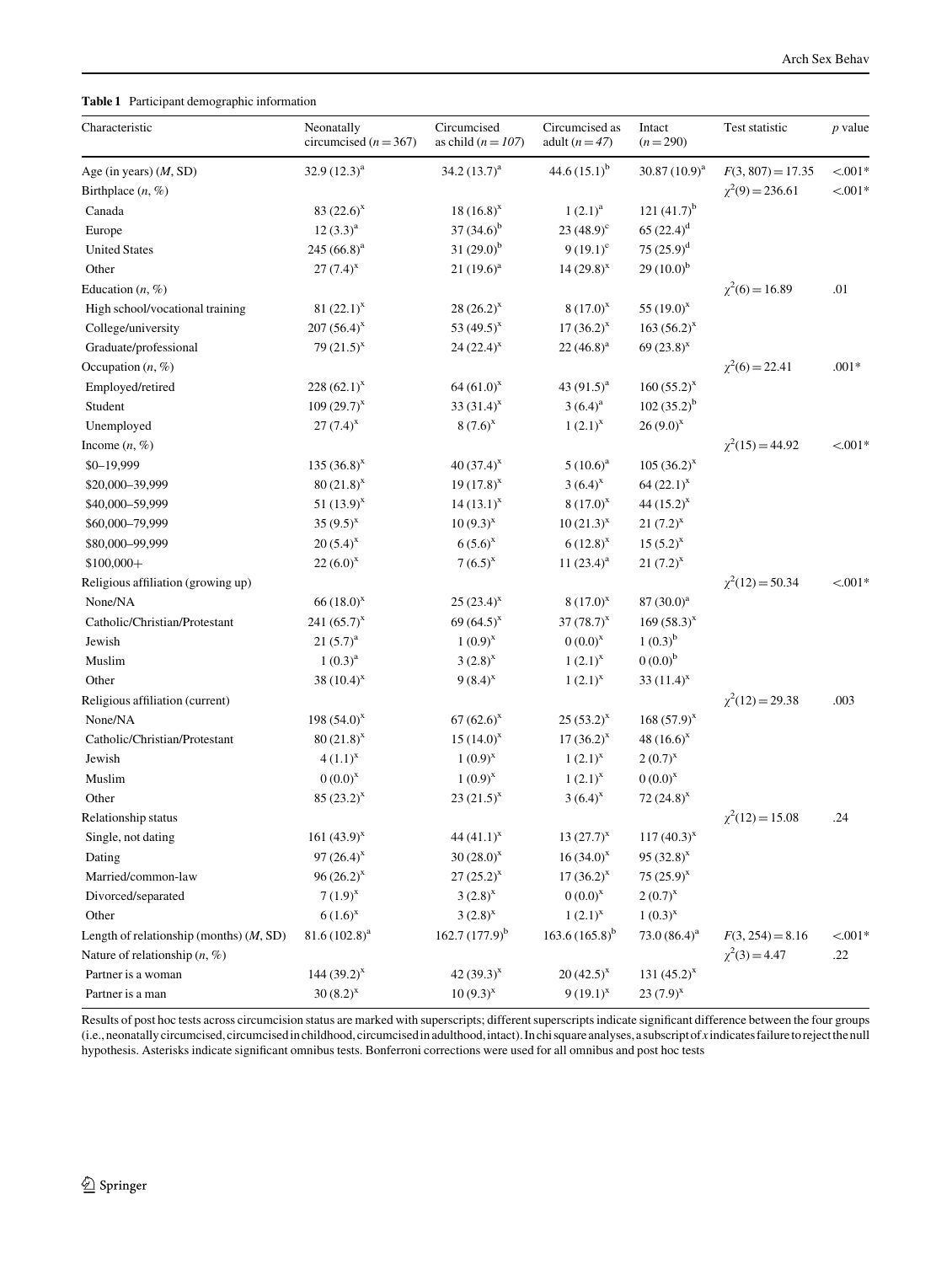#### Body Image

Three validated questionnaires were administered to assess three domains of body image, from specific to global: genital body image,bodyimageduringsexualactivities,andbodyimageoverall.

Male Genital Image Scale (MGIS) A modified version of the MGIS (Winter, [1989](#page-10-0)) was administered. The MGIS is a 14 item scale measuring men's perceptions of various aspects of their genitals (e.g., length of non-erect and erect penis, appearance of one's scrotum, pubic hair, and overall genital appearance). Two additional questions were added to the MGIS for the purpose of the current study to assess men's level of satisfaction related to the appearance of their circumcision status when their penis was erect and when it was flaccid (i.e.,''My circumcision status when my penis is erect'' and ''My circumcision status when my penis is not erect''). Participant responses were coded on a five-point Likert-type scale, where 0 indicated very dissatisfied and 5 indicated very satisfied. Higher total scores suggest greater satisfaction with the appearance of one's genitals. Cronbach's alpha values for the current study were  $\alpha = 0.92$  with and without the two additional circumcision status questions.

The Body Exposure during Sexual Activities Questionnaire (BESAQ) The BESAQ (Cash, Fleming, Alindogan, Steadman, & Whitehead, [2002](#page-9-0)) was administered, which is a 28-item measure of body image within the context of sexual activity, specifically assessing self-conscious thoughts about body image and behaviors or desires to hide parts of the body during sex. Example questions include:''During sex, I worry that my partner will find aspects of my physique unappealing" or "I don't like my partner to see me completely naked during sexual activity.''Participants indicated their response on a five-point frequency scale, where 0 indicated never and 4 indicated almost always or always. Higher overall scores indicate lower satisfaction with body image during sexual activity. Reliability analysis for the current sample produced a Cronbach's alpha value of  $\alpha = 0.96$ .

Body Image Satisfaction Scale (BISS) The BISS is a six-item measure to assess momentary evaluative/affective body image experiences (Cash et al., [2002\)](#page-9-0). The six items assess dissatisfaction/satisfaction with one's: Overall physical appearance; body size and shape; weight; feelings of physical attractiveness; current feelings about one's look relative to how one usually feels; and evaluation of one's appearance relative to the average person. Items were rated on a 9-point, bipolar scale with''completely positive attitudes towards body image'' and ''completely negative attitudes towards body image''at each opposite anchor. Higher scores indicate more favorable body image. BISS scores have been shown to appropriately correlate with various trait measures of body image (Cash et al., [2002\)](#page-9-0). Reliability analysis produced a Cronbach's alpha of  $\alpha$  = 0.86 for the current sample.

#### Sexual Functioning

Sexual functioning was assessed using the International Index of Erectile Function (IIEF; Rosen et al., [1997\)](#page-10-0), a 15-item measure of sexual and erectile dysfunction over the previous 4 weeks. Items were scored on a five-point Likert-type scale, where 1 indicates almost never/never and 5 indicates almost always/always. Participants were able to indicate whether they did not attempt intercourse over the past 4 weeks; these men were considered non-responders, and their data were not included in analyses. Higher total scores indicate better sexual functioning. ReliabilityanalysesforthecurrentsampleproducedaCronbach'salpha of  $\alpha = 0.90$  for the IIEF total score.

# Results

# Demographics

Group differences across circumcision status were explored for all sociodemographic variables across circumcision status (see Table [1\)](#page-3-0). Continuous variables were analyzed using analyses of variance (ANOVAs), while categorical variables were analyzed using crosstabs and chi-square tests, interpreted via adjusted residuals method with Bonferroni correction (Beasley & Schumacker, [1995\)](#page-9-0).

With respect to age, men circumcised in adulthood were significantly older than the other groups, indicating a cohort effect in men who opted for circumcision as adults. Given that circumcision practices are largely geographically bound, with neonatalcircumcisionmorecommonlyperformedinNorthAmerican cultures and less commonly done in European cultures (World Health Organization, [2007\)](#page-10-0), it is unsurprising that we observed a significant group effect of birthplace for circumcision status. Consistent with WHO statistics, the largest proportion of Canadian and European men were intact, while the largest proportion ofAmericanmenwerecircumcisedneonatally.With respectto adult circumcision, a single Canadian man elected the procedure, while a significantly higher than predicted proportion of Europeanmenhaddoneso.AlowerproportionofAmericanmen had undergone circumcision in adulthood than would be predicted. Relatedly, religious affiliation while growing up was another important variable with respect to circumcision status. Again,thisculturalaspectisnotsurprising,asJewishandMuslim cultures perform neonatal circumcision as a religious rite. Although Jewish and Muslim men were underrepresented in the current sample, both groups were more likely to have been neonatally circumcised and less likely to be intact than predicted by the null hypothesis. Intact men were more likely to have been brought up in a non-religious household. However, these differences disappeared with respect to current religious affiliation.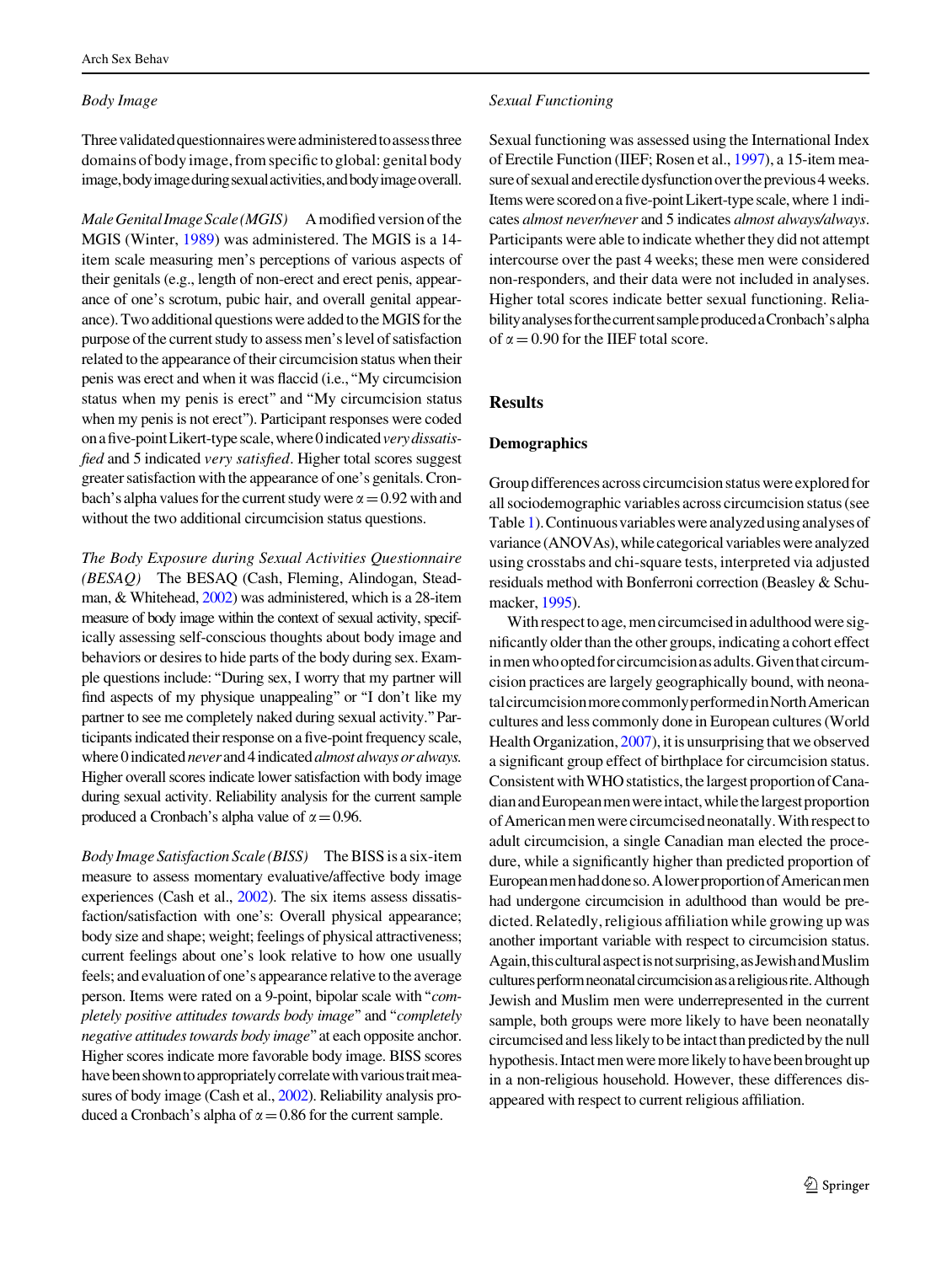Few other group differences were observed across demographic variables; men who were circumcised as adults were more likely to be highly educated, employed, and high earners, while intact men were more likely to be students. Although relationship status did not vary with circumcision status, length ofrelationshipdid(formenwhoreportedbeinginarelationship for at least 1 month). Men who were circumcised in adulthood and in childhood reported longer relationship length compared to men who circumcised neonatally and men who were intact. This result may be due, at least in part, to the age difference between groups, as longer relationship length corresponded to older age (i.e., men circumcised in adulthood were significantly older). However, age does not explain the longer relationship length for men circumcised in childhood, who were not significantly older than men circumcised neonatally or intact men. Of note, there was considerable variation in relationship length for all groups. These findings point to some cohort differences across circumcision status groups.

#### Men's Perceptions of Their Circumcision Status

Men answered five questions indicating how they felt about theircircumcisionstatus.Amultivariateanalysisofvariance (MANOVA)wasperformedwitheachofthecircumcisionstatus attitude questions as the dependent variables (Happy, Positive, Negative, Significant, Often) and circumcision status as the independentvariables(neonatal,childhood,adulthood,never/intact). There was a significant main effect for all variables:  $Happy$  ( $F[3, 1]$  $762$ ] = 150.16, p < .001,  $\eta_p^2$  = .37), Positive (F[3,762] = 108.15,  $p < .001$ ,  $\eta_p^2 = .30$ ), Negative (F[3, 762] = 57.65, p < .001,  $\eta_p^2$  = .19), Significant (F[3,762] = 4.21,  $p = .006$ ,  $\eta_p^2 = .02$ ), and Often  $(F[3, 762] = 14.45, p < .001, \eta_{p}^{2} = .05)$ . Men who were circumcised as adults and intact men reported that they were happy with their circumcision status and that it was a positive issue for them in their daily life, followed by men circumcised in childhood; men circumcised neonatally reported the lowest levels on these two variables. Men circumcisedneonatally and in childhood reported that their circumcision status was a more negative part of their daily life compared to men circumcised in adulthood or intact men. When asked whether they considered their circumcision status a significant part of who they are, men circumcised in adulthood reported significantly higher values (i.e., over the neutral point of 5/10) compared to the other three groups of men, whose responses were approximately neutral (5/10). Men circumcised in adulthood reported thinking about their circumcision status significantly more often than men circumcised as neonates or during childhood (which did not differ), whereas intact men reported thinking about their circumcision status the least. Please see Fig. [1.](#page-6-0)

Anexploratoryfactoranalysiswasperformedtoidentifyand compute a composite score for factors underlying the circumcision status attitudes questions. Initial eigenvalues indicated that the first two factors explained 59 and 24% of the variance, respectively. Remaining factors had eigenvalues under 1 and thus were not considered. The first factor included Happy, Regrets, Positive, and Negative, where Negative was reverse-coded; this factor was called "Attitudes." The second factor included Significant and Often and was called "Rumination." Due to the exploratory nature of the factor analysis, the two-factor solution was examined using varimax rotation with Kaiser normalization. All items had a primaryfactorloadingof.80orhigher.Internalconsistencyforthe two factors was examined using Cronbach's alpha, and both were acceptable at .83 and .79, respectively.

The following analyses for body image and sexual functioning were performed using the Attitudes factor, the Rumination factor, and the single item of the *Happy* question (i.e., "How happy are you with your circumcision status") separately as indices of satisfaction with one's circumcision status. All three satisfaction indices were dichotomized using the midpoint to createhighandlowgroupingsforeach.Allanalysesrevealedan identical pattern of results. Due to the simplicity and face validity of the *Happy* question, as well as the exploratory nature of the current study, the analyses reported below used the *Happy* variableonly.Participantswhoindicatedascoreof0–4werescored as ''unhappy'' and participants who indicated a score of 5–10 were scored as neutral/happy (termed "happy"). A breakdown of ''happy''and''unhappy''menbycircumcisionstatusispresented in Table [2.](#page-7-0)

#### Body Image

A MANOVA was conducted to determine the effect of circumcision status and happiness with circumcision status (happy, unhappy) on three dependent variables: the BISS, BESAQ, and MGIS scores. Analyses were conducted with 597 participants (229 neonatally circumcised, 72 circumcised in childhood, 38 circumcisedinadulthood,and218intact)whohadprovidedcomplete data on all three dependent variables.

The main effect of circumcision status was not significant, but a significant main effect of happiness with circumcision status was found, Wilks's  $\Lambda = .84, F(3,587) = 36.95, p < .001, \eta_{\rm p}^2 =$ .16. Figure  $2$  shows the means and SD of the dependent variables for all three groups. Follow-up ANOVAs were conducted on the three dependent variables as follow-up tests to the MANOVA; in all cases, men who reported feeling happy with their circumcision status reported more favorable body image on the genital image, sexual activity body image, and global body image measures. Analyses were repeated controlling for participant age, and the pattern of results did not differ.

# Sexual Functioning

An ANOVA was conducted to determine the effect of circumcision status and happiness with circumcision status (happy, unhappy) on IIEF total score. Analyses were conducted with 552 participants (251 neonatally circumcised, 66 circumcised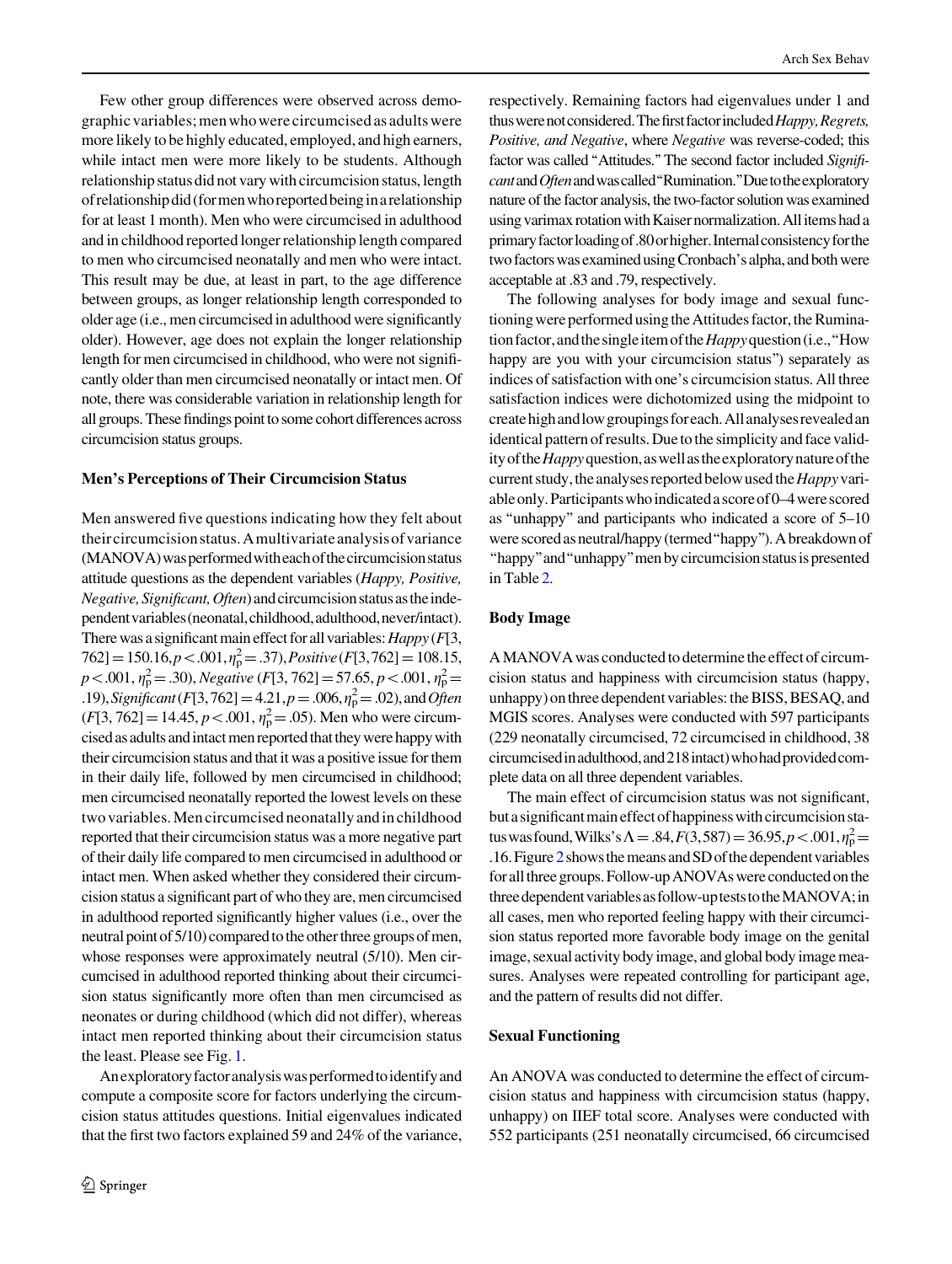<span id="page-6-0"></span>



Fig. 1 Mean responses to questions assessing men's satisfaction with their own circumcision status. Note. Group means are significantly different unless otherwise specified with NS (nonsignificant). Error bars represent standard error. Y-axis represents participant response from 0 reduce the excessive spacing between words happy/positive/negative/important/often), where 5 represents *neutral*. X-axis represents circumcision status group. **a** How happy

in childhood, 38 circumcised in adulthood, 197 intact) who had providedcompletedataonallfivedependentvariables.Themain effect of circumcision status was not significant, but a main effect of happiness with circumcision status was found,  $F(1, 544)$  = 23.81,  $p < .001$ ,  $\eta_p^2 = .04$  (see Fig. [3\)](#page-8-0). Men who indicated that they were happy with their circumcision status reported experiencing better sexual functioning. Analyses were repeated controlling for participant age, and the pattern of results did not differ.

# Discussion

# Men's Attitudes Toward Their Circumcision Status

Exploration of the descriptive statistics revealed that—for a substantial proportion of men in this sample—circumcision status was not a negative or important issue. In fact, men in this sample who underwent circumcision as adults or intact men reported high levels of satisfaction with their circumcision status. However, there was a subgroup of men for whom their circumcision status was highly distressing, and these men were more likely to have been neonatally circumcised. One possible explanation for the high levels of distress among some circumcised men, and the relative importance ofone's self-reported happiness with their circumcision status, is the role of choice in their circumcision status. The

are you with your circumcision status? (Happy). b How much is your circumcision status a positive issue for you in everyday life? (Positive). cHow much is your circumcision status a negative issue for you in everyday life? (Negative). d How much do you think about your circumcision status as a significant part of who you are? (Significant). e How often do you think about your circumcision status? (Often)

issue of choice in neonatal circumcision has been the center of a heated debate (Earp, [2015;](#page-9-0) McMath, [2015;](#page-10-0) Svoboda, Van Howe, & Dwyer, [2000\)](#page-10-0). Perhaps this finding is, in part, reflective of the fact that men who were not neonatally circumcised were able to rectify dissatisfaction with their circumcision status by undergoing circumcision. On the other hand, circumcised men have far fewer options to reverse their circumcision status, and the options that are available to them (e.g., foreskin''restoration''; Ham-mond, [1999](#page-9-0)) are timely, labor-intensive, and never truly "restorative''(because the nerve fibers lost to circumcision cannot be re-grown)

Future research is needed to obtain an accurate base rate estimation with respect to the frequency that men fall into the category of "distressed" over their circumcision status, as this reaction to one's circumcision status—among others—should be addressed in future public policy statements about circumcision. In a recent study exploring genital dissatisfaction in a national sample of U.S. men aged 18–65 (Gaither et al., [2017](#page-9-0)), 7% of the 3996 participants who answered the genital satisfaction questions reported dissatisfaction with their circumcision status, 62% reported satisfaction, and 31% reported neutral satisfaction. Dissatisfaction was determined by a score of 1, 2, or 3 on a sevenpointscale,satisfactionwas5,6,or7,andascoreof4wasconsidered neutral. It should be noted, though, that actual circumcision status was not assessed in Gaither et al.'s national survey.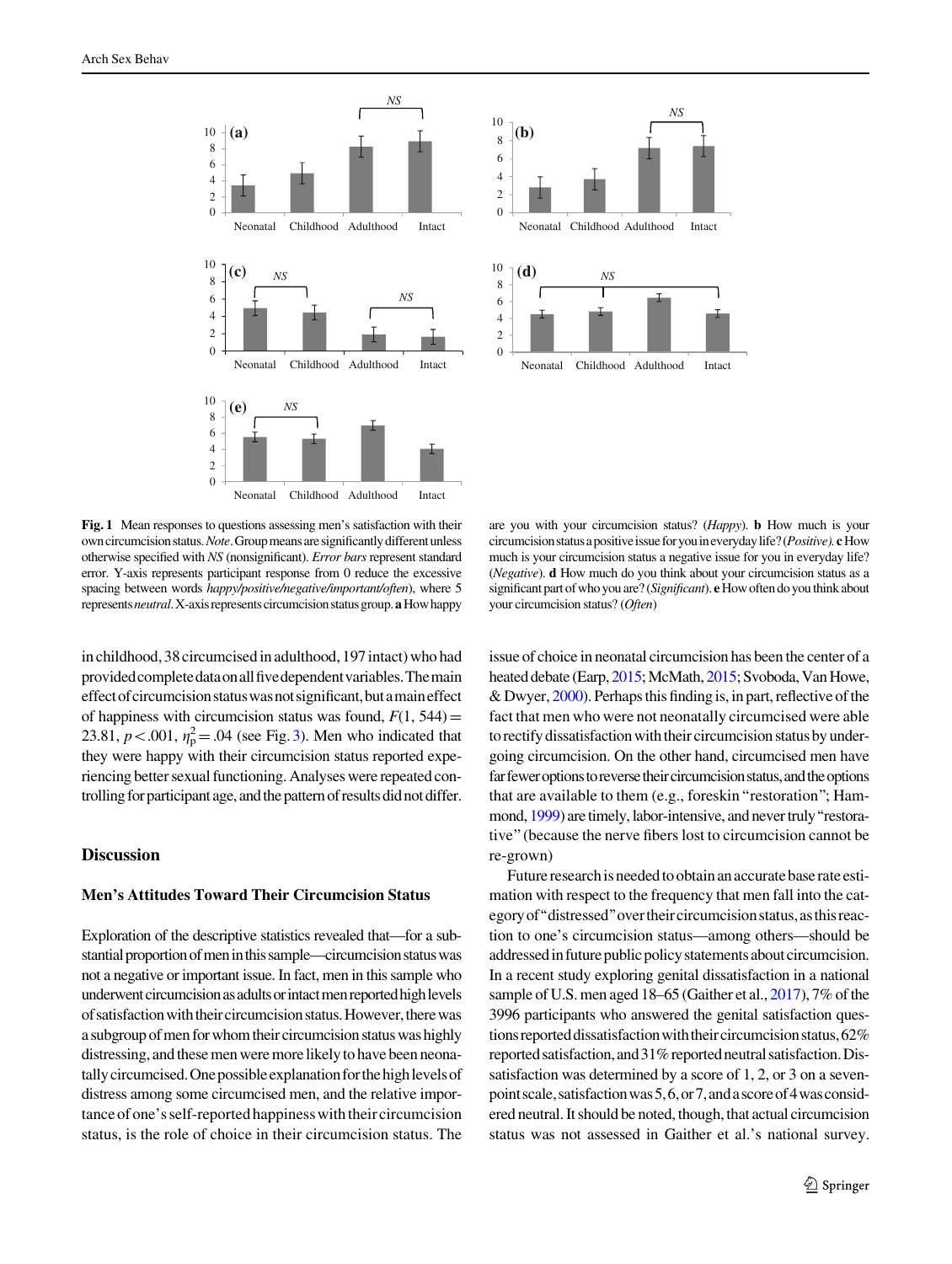<span id="page-7-0"></span>Similarly, it appears that the number of men who reported feeling unhappy with their circumcision status was a minority in the current study, regardless of timing of circumcision status.

Interestingly, observed effect sizes for group differences ranged from large (e.g., Happy, Positive) to medium (Negative, Significant, Often) suggesting that, at least within the current sample,attitudestoward one'scircumcision status vary greatlyacross circumcisionstatus.However,evensmallgroupdifferenceswould be theoretically relevant in this case, as this study is the first to

Table 2 Participants who reported feeling "unhappy" or "neutral/happy" toward their circumcision status, broken down by timing of circumcision

|                        | Unhappy $n(\%)$ | Neutral/happy $n$ (%) |
|------------------------|-----------------|-----------------------|
| Neonatally circumcised | 235(64.2)       | 131 (35.80)           |
| Circumcised as child   | 45 (42.5)       | 61 (57.5)             |
| Circumcised as adult   | 6(12.8)         | 41 (87.2)             |
| Intact                 | 16(5.5)         | 270 (94.4)            |

Data were missing for 5 individuals

Fig. 2 Group means for the body image variables by circumcision status and by happiness with circumcision status. Note. Error bars represent standard error. Y-axis represents mean scores on respective body image questionnaire; higher BISS and MGIS scores indicate better body image and lower BESAQ scores indicate better body image. X-axis represents happiness with circumcision status grouping. BISS body image satisfaction scale, BESAQ the body exposure during sexual activities questionnaire, MGIS male genital image scale. a Mean BISS scores. b Mean BESAQ scores. c Mean MGIS scores

documentthatthelifestageatwhichoneundergoescircumcision is associated with the level of dissatisfaction toward one's circumcision status in a subsample of men. Understanding the antecedents of this dissatisfaction is needed to elucidate what separates the distressed group from the neutral or satisfied men (e.g., reason for circumcision, mental health correlates such as depression, anxiety, body dysmorphia, social comparison) with the intent of decreasing distress related to circumcision status.

## Body Image

Analyses revealed that body image ratings did not differ significantly between men who were circumcised neonatally, in childhood, in adulthood, or never (intact men); however, men who were happier with their circumcision status reported higher satisfaction with their genital image, their body image during sexual activities, and their overall body image (medium effect size). This finding underlines the relative importance of men's attitudes toward their circumcision status over and above the presence or absence of a natural foreskin. Few studies have explored men's body image within the context of their circumcision

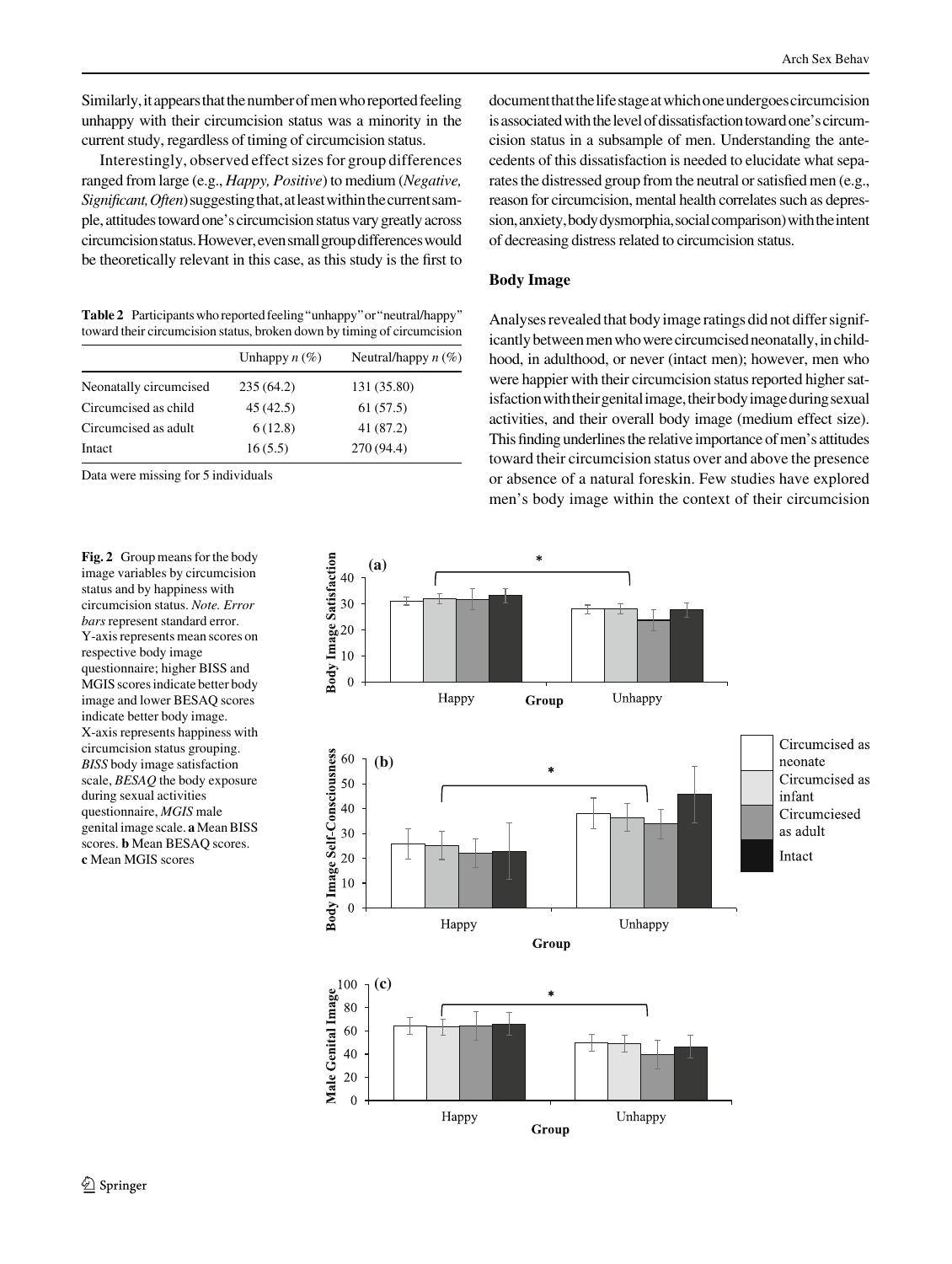<span id="page-8-0"></span>Fig. 3 Group means for IIEF scores by circumcision status and by happiness with circumcision status. Note. Error bars represent standard error. Higher mean IIEF scores indicate better sexual functioning



status.Similartothecurrentstudy,Schlossberger,Turner,andIrwin [\(1991\)](#page-10-0) found that global body image (assessedvia the Peterson BodyImageScale)didnotsignificantlydifferbetweenasampleof circumcised and intact teenage boys aged 11–14 years, but they did find that circumcised boys reported higher satisfaction with their circumcision status. Unfortunately, Schlossberger etal.didnotcontrolforcircumcisionstatussatisfactionintheir analysis of body image.

The role of men's appraisal of their circumcision status—as opposed to circumcision status itself—in how men rate their body image was an interesting finding. First, it suggests that a man's attitude toward the amount of foreskin he has extends beyond his genital perception, and is related to his general body image both during sex and globally. Higher satisfaction with perceived penis size is related to men's general assessment of their physical attractiveness (Lever, Frederick, & Peplau, [2006\)](#page-10-0), and Morrison et al. [\(2005\)](#page-10-0) suggest that the locus of male genital dissatisfaction was penis size. However, both of these studies failed to consider circumcision status, which—according to the current study—represents another possible locus of genital dissatisfaction, at least among some men. We cannot determine whether dissatisfaction with one's circumcision status is the result of low overall body image or perhaps dissatisfaction with one's circumcision status has negative implications for overall body image; future research should explore the directionality of this relationship. Additionally, these findings highlight the importance of a man's appraisal of his circumcision status with respect to body image, as opposed to the actual appearance of his genitals (i.e., whether he has a foreskin or not). The relative importance of genitalperceptionovergenitalappearancehasbeendocumented, typically with respect to penis size (Davis, Patterson, & Binik, [2011](#page-9-0);Leveretal.,[2006;](#page-10-0)Son,Song,Kim,&Paick,[2010](#page-10-0)).Worse appraisals of penis size are associated with negative sexual outcomesinheterosexualandgaymen(Algarsetal.,[2011](#page-9-0);Morrison et al., [2005;](#page-10-0) Peplau et al., [2009\)](#page-10-0). Thus, negative attitudes toward circumcision status may be another important body image variable with potential consequences on men's sexuality, and one that should be controlled for in future research.

# Sexual Functioning

The novel finding that men's negative attitudes toward their circumcision status was associated with lower sexual functioning—as opposed to their actual circumcision status or age at circumcision—builds on body image research demonstrating thatlowerbodyimageinmenisassociatedwithimpairedsexual functioning (Breuer, [2013](#page-9-0); Cash et al., [2004](#page-9-0); Laumann et al., [1999;](#page-9-0) Sanchez & Kiefer, [2007\)](#page-10-0). It appears that, in the current sample of men, perception of a single aspect of their genitals (i.e., amount of foreskin present) was sufficient to account for group differences with respect to self-reported sexual functioning. Although the size of this effect was small, we believe that it is still practically important; it is possible that mixed results in the circumcision status/sexual functioning research are—at least in part—due to the result of a failure to control for men's attitudes toward their circumcision status. This finding is sup-ported by Barlow's [\(1986\)](#page-9-0) model of male sexual dysfunction; perhaps men who are highly distressed by their circumcision status experience anxiety or cognitive distraction sufficient to divert attention away from erotic stimuli and prevent consistent/enjoyable sexual arousal. Future research is needed to further explore the potential deleterious effect of distress over circumcision status in sexual functioning. Furthermore, the findings from this study point toward possible clinical interventions for men with orgasm or erectile difficulties; that is, clinicians should assess whether men hold strongly negative attitudes toward their genitals, as psychological interventions targeting these cognitions may prove helpful in treating difficulties in sexual function, as opposed to altering one's circumcision status surgically or through body modification.

#### Limitations and Future Directions

Although the findings of this study provide a novel contribution to the circumcision literature, they were not without their limitations. The main limitation was that the sample is likely not representativeofthe general population. It is likely that the cur-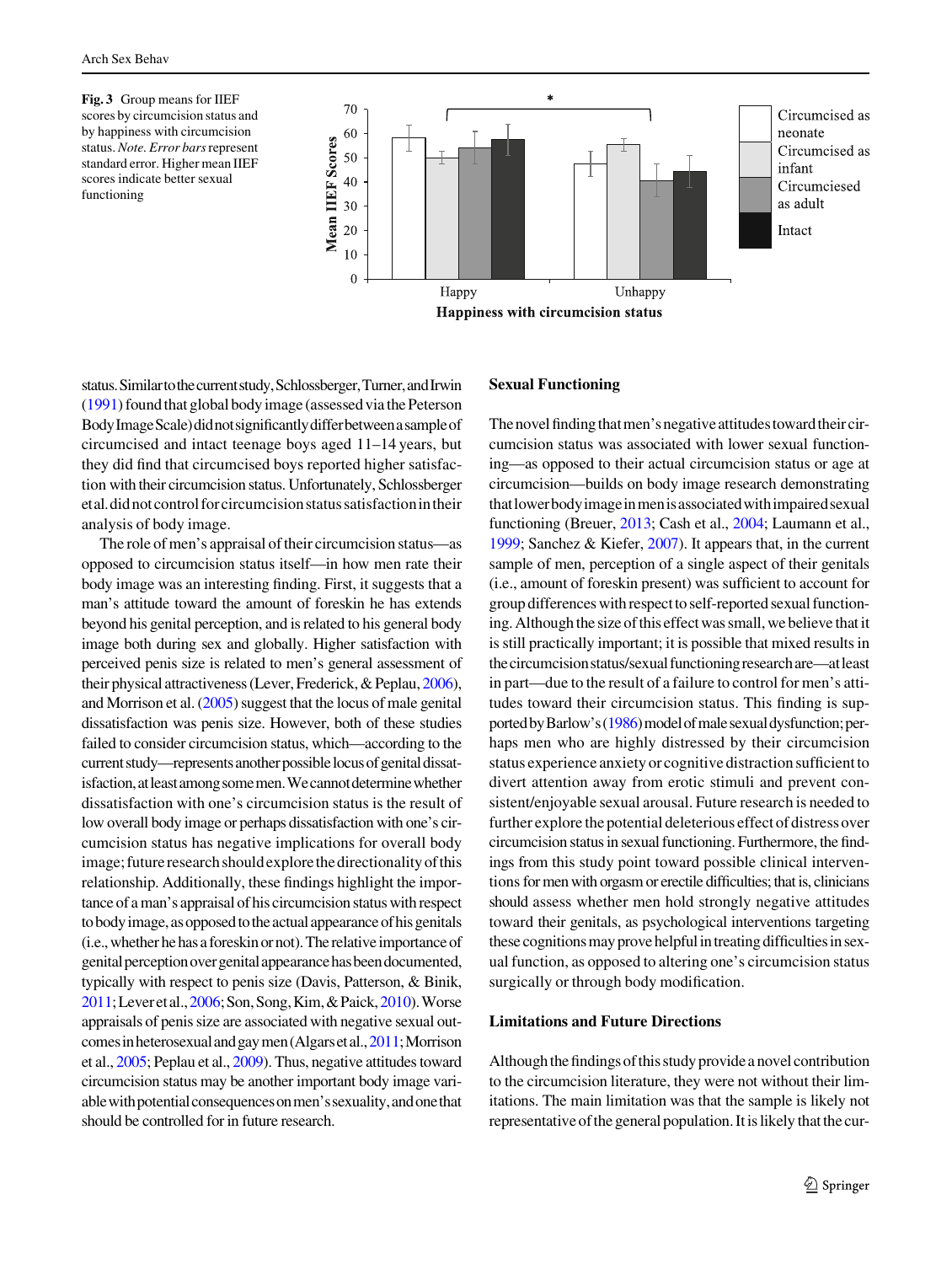<span id="page-9-0"></span>rent sample may overrepresent people with polarized attitudes toward circumcision, asthey mayhavebeen more motivated to complete the entire lengthy online survey than men with more neutralorlessnegativeattitudes.Indeed,demographicanalyses dosuggestthatsomegroupsofparticipants,especiallythesmaller group of men who elected to undergo circumcision as adults, are different in substantial ways from the remainder of the sample (e.g., with respect to age, self-reported education, occupation status, income, and length of relationship). Nonetheless, this study was among the first to empirically document a sample of men who experience distress over their circumcision status. Furthermore, these findings demonstrate the possible deleterious consequences to men's sexuality (e.g., body image, sexual functioning) that may arise from negative attitudes toward their own circumcision status. Future research is needed to better understand this subpopulation of men who are dissatisfied with their circumcision status, including the antecedents of this dissatisfaction, and base rates of this subpopulation.

We demonstrated that satisfaction with one's circumcision statusisrelatedtobodyimage,aswellassexualfunctioning;however, because of the survey design of this study, the directionality oftheserelationshipscannotbeassumed.Forexample,wecannot presume whether dissatisfaction with one's circumcision status is a consequence of preexisting body image or sexual complaints, whether dissatisfaction with one's circumcision status can cause negative consequences to other aspects of one's life, or, perhaps, whether the relationship is bidirectional or mediated by untested variables.

Acknowledgements We would like to extend a warm thank you to the many participants who took part in this research. We would also like give a special thank you to Sean Dougherty for developing the coding software for this data.

Funding This research was funded by Social Sciences and Humanities Research Council (SSHRC), awarded to the first author, and Pfizer-Canadian Male Sexual Health Council (CMSHC), awarded to the second author.

#### Compliance with Ethical Standards

Conflict of interest The authors declare that they have no conflict of interest.

Ethics Approval All procedures performed in studies involving human participants were in accordance with the ethical standards of the institutional and/or national research committee and with the 1964 Helsinki declaration and its later amendments or comparable ethical standards.

Informed Consent Informed consent was obtained from all individual participants included in the study.

## References

Algars, M., Santtila, P., Jern, P., Johansson, A., & Westerlund, M. (2011). Sexual body image and its correlates: A population-based study of Finnish women and men. International Journal of Sexual Health, 23, 26–34.

- Barlow, D. H. (1986). Causes of sexual dysfunction: The role of anxiety and cognitive interference. Journal of Consulting and Clinical Psychology, 54, 140–148.
- Beasley, T. M., & Schumacker, R. E. (1995). Multiple regression approach to analyzing contingency tables: Post hoc and planned comparison procedures. Journal of Experimental Education, 64, 79–93.
- Blank, S., Brady, M., Buerk, E., Carlo, W., Diekema, D., Freedman, A., et al. (2012). Male circumcision. Pediatrics, 130, e756–e785.
- Bossio, J. A., Pukall, C. F., & Steele, S. (2014). A review of the current state of the male circumcision literature. Journal of Sexual Medicine, 11, 2847-2864.
- Bossio, J. A., Pukall, C. F., & Steele, S. (2016). Examining penile sensitivity in neonatally circumcised and intact men using quantitative sensory testing. Journal of Urology, 195, 1848–1853.
- Boyle, G. J. (2015). Circumcision of infants and children: Short-term trauma and long-term psychosexual harm. Advances in Sexual Medicine, 5, 22–38.
- Breuer, R. (2013). Examining the relationships between recreational physical activity, body image, and sexual functioning and satisfaction in men. Doctoral dissertation. Retrieved from The Atrium Thesis Database (URI: [http://hdl.handle.net/10214/7290\)](http://hdl.handle.net/10214/7290).
- Cash, T. F., Fleming, E. C., Alindogan, J., Steadman, L., & Whitehead, A. (2002). Beyond body image as a trait: The development and validation of the Body Image States Scale. Eating Disorders, 10, 103–113.
- Cash,T.F.,Maikkula,C.L,& Yamamiya,Y.(2004).''Baringthebodyinthe bedroom'': Body image, sexual self-schemas, and sexual functioning among college women and men. Electronic Journal of Human Sexuality, 7. Retrieved from [http://www.ejhs.org/volume7/bodyimage.](http://www.ejhs.org/volume7/bodyimage.html) [html.](http://www.ejhs.org/volume7/bodyimage.html)
- Cold, C. J., & Taylor, J. R. (1999). The prepuce. British Journal of Urology International, 83, 34–44.
- Davis, S.N., Patterson, L.Q., & Binik, Y.M. (2011). Male genital image: Measurement and implications for medical conditions and surgical practice. Sexologies, 21, 43–47.
- Earp, B. D. (2015). Do the benefits of male circumcision outweigh the risks? A critique of the proposed CDC guidelines. Frontiers in Pediatrics. doi[:10.3389/fped.2015.00018.](http://dx.doi.org/10.3389/fped.2015.00018)
- Fink, K. S., Carson, C. C., & DeVellis, R. F. (2002). Adult circumcision outcomes study: Effect on erectile function, penile sensitivity, sexual activity and satisfaction. Journal of Urology, 167, 2113–2116.
- Gaither,T.W.,Allen,I.E.,Osterberg,E.C.,Alwal,A.,Harris,C.R.,&Breyer, B.N.(2017). Characterization of genital dissatisfaction in a national sample of U.S. men. Archives of Sexual Behavior, 46, 2123–2130.
- Gillen, M. M., Lefkowitz, E. S., & Shearer, C. L. (2006). Does body image play a role in risky sexual behavior and attitudes? Journal of Youth and Adolescence, 35, 230–242.
- Hammond, T. (1999). A preliminary poll of men circumcised in infancy or childhood. BJU International, 83, 85–92.
- Kigozi, G., Watya, S., Polis, C. B., Buwembo, D., Kiggundu, V., Wawer, M. J., et al. (2008). The effect of male circumcision on sexual satisfaction and function, results from a randomized trial of male circumcision for human immunodeficiency virus prevention, Rakai, Uganda. BJU International, 101, 65–70.
- Kim, D., & Pang, M. G. (2007). The effect of male circumcision on sexuality. BJU International, 99, 619–622.
- Kinsey, A. C., Pomeroy, W. B., & Martin, C. E. (1948). Sexual behavior in the human male. Philadelphia: W. B. Saunders Co.
- Laumann, E. O., Masi, C. M., & Zuckerman, E. W. (1997). Circumcision in the United States: Prevalence, prophylactic effects, and sexual practice. Journal of the American Medical Association, 277, 1052–1057.
- Laumann, E. O., Paik, A., & Rosen, R. C. (1999). Sexual dysfunction in the United States: Prevalence and predictors. Journal of the American Medical Association, 281, 537–544.